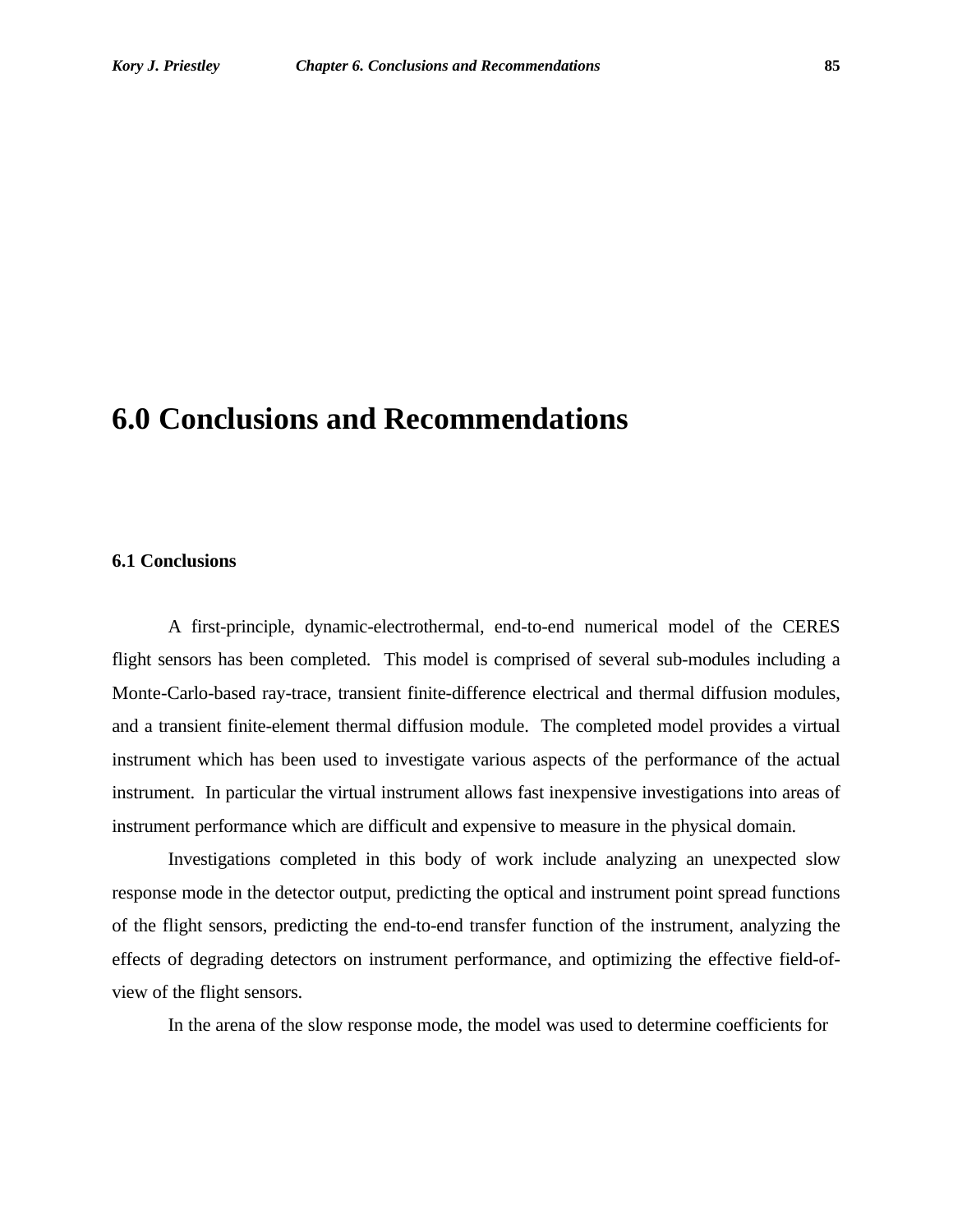a filtering algorithm developed by Smith [66]. The uniqueness of the model is that it easily predicts both the magnitude, 0.726 percent, and time constant, 310 ms, of the slow mode. It is not yet clear if the magnitude of the slow mode may be directly determined from experimental data. Additionally, the model was used to verify that the slow mode has no residual effects on the instrument point spread function. Prediction of the point spread function provided an independent means to determine the time lag introduced in the data due to the processes of thermal diffusion in the detectors and conditioning of the signal by the Bessel filter. This prediction yielded a time lag of 23 ms, or 1.55 deg, which is in consonance with Smith's theoretical derivation [67].

Using the model to predict the end-to-end transfer function of the flight sensors demonstrated that a corner frequency of approximately 14 Hz exists for energy impinging on the active detector. This is significantly less than the 22 Hz corner frequency of the conditioning electronics and is related to thermal difusion in the detector layers.

In optimizing the effective field-of-view, the end-to-end instrument model was mated with Villeneuve's [33] Atmospheric Radiation Model. This investigation assessed the ability of the instrument to accurately recover an effective TOA flux for nonhomogeneous Earth scenes. It was determined that the optimal effective field-of-view is defined by the topographical contour line representing the location where optical throughput has an attenuated value of 40- to 50-percent of the peak on-axis value. This attenuation is caused by the presence of spherical optics which are unable to focus incoming energy onto a point.

In addition, studies were carried out to assess how well the point spread function must be known to accurately incorporate high-resolution cloud imager data in the operational data reduction algorithms. This study demonstrated that the recovered shortwave TOA flux was five times more sensitive to point spread function weighting of cloud imager data than the longwave TOA flux for the datasets studied. This discrepancy was anticipated since shortwave flux is much more sensitive to the presence of clouds than longwave flux.

## **6.2 Recommendations**